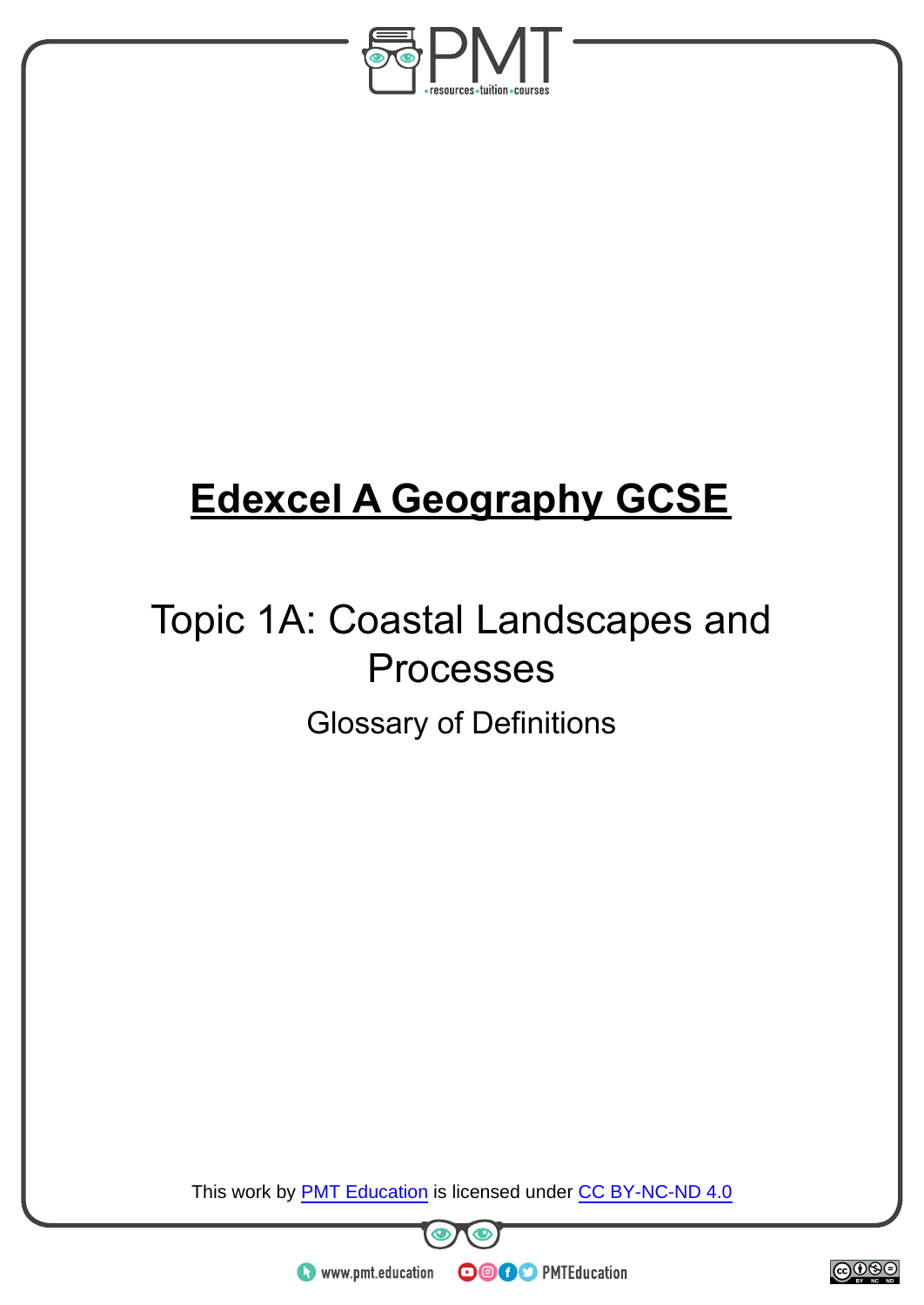

**Abrasion** - A form of erosion where loose material, pebbles and sediment 'sandpaper' the walls and floors of a river, cliff or glacier.

**Attrition** - Rocks and pebbles continuously hit against each other, causing them to break into smaller rocks until they become sediment.

**Backshore** - The upper beach closest to the land, including any cliffs or sand dunes.

**Beach Nourishment** - The addition of sand and sediment to an eroding beach by humans. The new material will be eroded by the sea which saves the cliffs or sand dunes from erosion and recession.

**Biological Weathering** - Rocks are broken apart by growing vegetation and roots, microbes, or chemical reactions from animal faeces. This erodes the rock face.

**Concordant Coast** - A coastline where bands of alternate geology run parallel to the coast.

**Corrasion** - A form of mechanical erosion where material and sediment in the sea is flung at the cliff-face. As the waves break against it, the rock making up the cliff-face is broken.

**Chemical Weathering** - The weak acid in rainwater dissolves chemical compounds in the rock.

**Discordant Coast** - A coastline where bands of alternate geology run perpendicular to the shore.

**Fetch** - The length of water over which the wind has travelled.

**Freeze Thaw** - A form of physical sub-aerial weathering where water freezes in the cracks of a rock, expands and enlarges the crack. This weakens the rock overtime leaving it more open to erosion.

**Geology** - The physical structure and arrangement of a rock.

**Groyne** - A form of hard-engineering. Low-lying concrete or wooden walls, constructed perpendicular to the seafront and run out to sea. They encourage the trapping of sediment to reduce erosion caused by longshore drift or by winds.

**Hard Management** - The use of concrete structures to reduce or halt the recession of a coastline. Includes: Groynes, Sea Walls, Rock Armour.

**Highlands** - An area of land that is at a high elevation and tends to have a larger relief.

**Hydraulic Action** - The pressure of compressed air forced into the cracks of a rock face causes the rock to weaken and break apart.

**Igneous Rock** - Rock that has formed from volcanic activity, often cooled magma on the Earth's surface.

**OOOO** PMTEducation

**Impermeable** - A rock that does not allow water to pass through it.